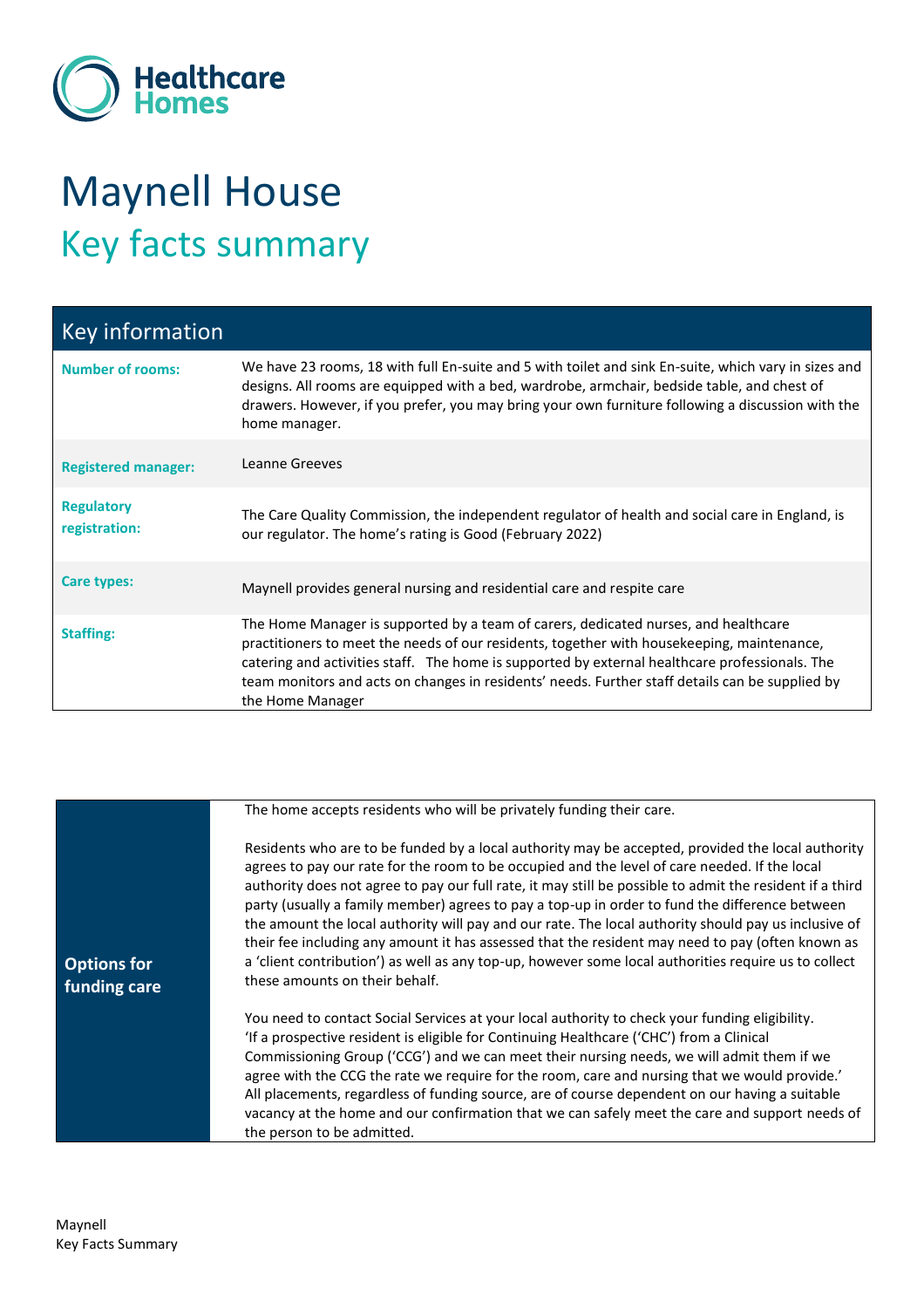

|                         | Before admission we will require information from you to evidence that you have the financial<br>means to fund your residency at the home.                                                                                                                                                                                                   |
|-------------------------|----------------------------------------------------------------------------------------------------------------------------------------------------------------------------------------------------------------------------------------------------------------------------------------------------------------------------------------------|
|                         | You must pay for the first month of your stay by no later than the day of admission.                                                                                                                                                                                                                                                         |
|                         | Our fees are then payable one month in advance. We will require a completed direct debit<br>mandate ready to be put in place on the first day of your residency.                                                                                                                                                                             |
| <b>Private pay</b>      | Your first 28 days are a trial period during which both you and we can serve on the other 7 days'<br>notice. We will only do so if we have good reason e.g., we cannot meet your needs.                                                                                                                                                      |
|                         | If you wish to stay with us short term (28 days or less) then we require the total fee for the short<br>stay to be paid in full prior to you being admitted to the home.                                                                                                                                                                     |
|                         | Weekly fees at the home currently start at £1.050.00 for residential care, based on occupation of<br>a standard room. Weekly fees for respite (short term) stays are £1,123.50. We will be able to<br>confirm the exact weekly cost of your placement once we have assessed your needs and you have<br>selected the room you wish to occupy. |
|                         | Before being admitted (whether for a short or long stay) we will carry out a needs assessment to                                                                                                                                                                                                                                             |
|                         | check how much care and other support you need. Your care package will include:<br>Your entire care and support, with a monthly review of your care plan<br>$\bullet$<br>Provision of all utility and accommodation<br>$\bullet$                                                                                                             |
|                         | Home and room cleaning and your non-specialist laundry requirements met<br>$\bullet$                                                                                                                                                                                                                                                         |
|                         | Your own key care worker and trained staff 24/7<br>$\bullet$                                                                                                                                                                                                                                                                                 |
|                         | All your meals prepared by our chef, as well as snacks and drinks*<br>$\bullet$                                                                                                                                                                                                                                                              |
| <b>What's included</b>  | Other facilities include a minibus, extensive gardens quiet rooms, use of a Beach Hut on<br>٠<br>the promenade and hair salon.                                                                                                                                                                                                               |
|                         | Activities at the home to meet both individual and group needs.<br>$\bullet$                                                                                                                                                                                                                                                                 |
|                         | Access to communal lounges and dining areas<br>٠                                                                                                                                                                                                                                                                                             |
|                         | Internet access (please note we cannot guarantee this is available in all locations at the<br>$\bullet$<br>home).                                                                                                                                                                                                                            |
|                         | Our most recent Food Hygiene Rating in October 2021 was 5/5.                                                                                                                                                                                                                                                                                 |
|                         |                                                                                                                                                                                                                                                                                                                                              |
|                         |                                                                                                                                                                                                                                                                                                                                              |
|                         | There may be extra services or items you want. They should be agreed on admission and can be<br>changed as and when you wish. Ask us for a full list (and pricings) and we will advise you. The                                                                                                                                              |
|                         | most popular extras are:                                                                                                                                                                                                                                                                                                                     |
|                         | Hairdressing<br>$\bullet$                                                                                                                                                                                                                                                                                                                    |
|                         | Chiropody and other healthcare visits or appointments not covered by the NHS<br>٠                                                                                                                                                                                                                                                            |
| <b>Additional costs</b> | Non-NHS incontinence products and medication not normally pre-scribed by a GP (e.g.<br>٠<br>paracetamol)                                                                                                                                                                                                                                     |
|                         | Toiletries, dry cleaning and clothing and shoes<br>$\bullet$                                                                                                                                                                                                                                                                                 |
|                         | Newspapers and magazines.<br>$\bullet$                                                                                                                                                                                                                                                                                                       |
|                         | If staff accompany you on a journey e.g. to your bank, or for a medical appointment at hospital<br>which is not covered by the NHS, a time-based charge will be agreed with you.                                                                                                                                                             |
|                         | We will keep records of all such extras and a running total of additional costs readily available for                                                                                                                                                                                                                                        |
|                         | you.                                                                                                                                                                                                                                                                                                                                         |
|                         |                                                                                                                                                                                                                                                                                                                                              |